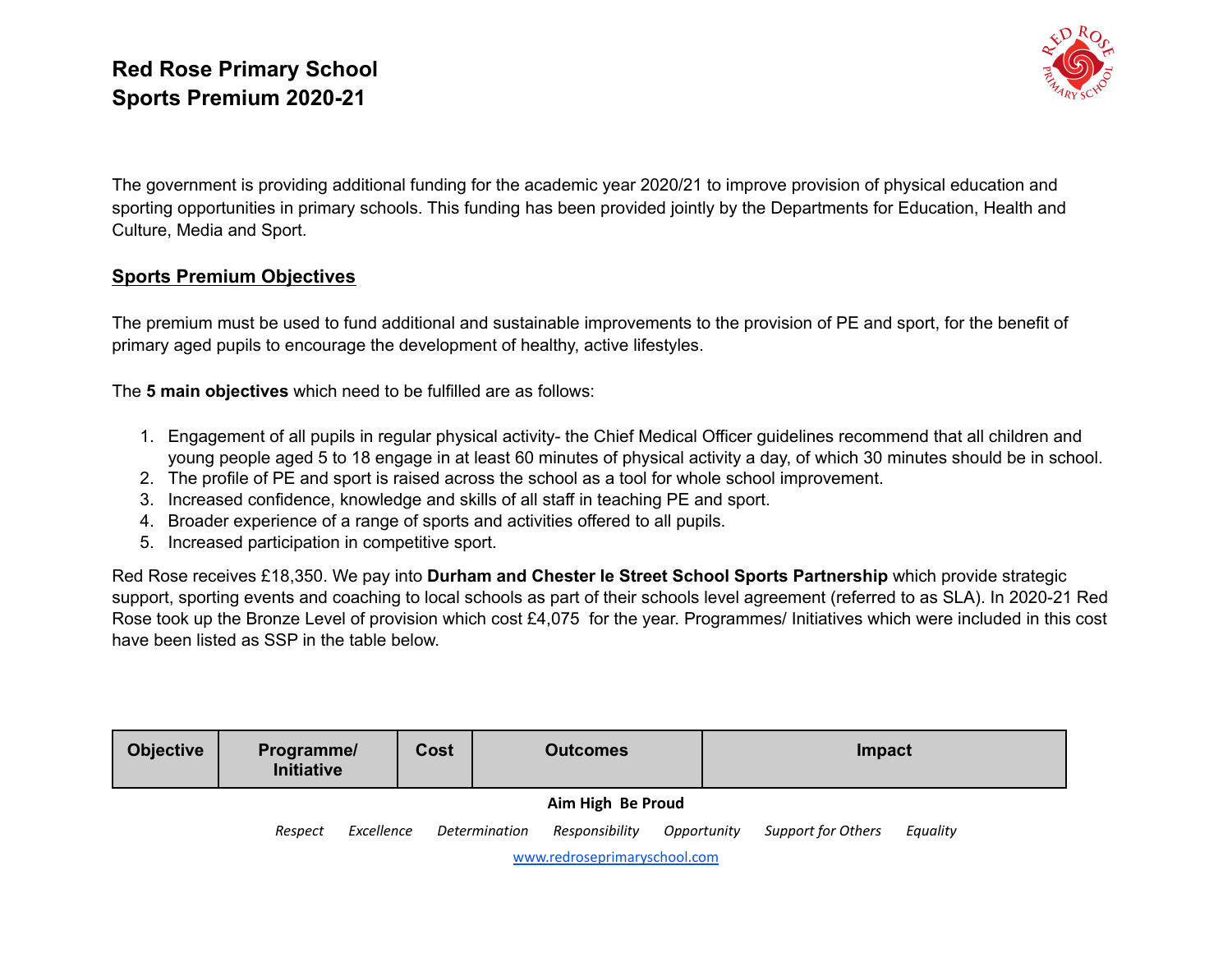

| 1 & 2<br>To increase<br>activity levels<br>for all     | <b>PE Equipment review</b>                                                                                                               | £621.35              | Audit undertaken and<br>replacements of pe equipment<br>ordered.                                                                                 | PE lessons can go ahead with adequate resources.                                                                                                                                                                                              |
|--------------------------------------------------------|------------------------------------------------------------------------------------------------------------------------------------------|----------------------|--------------------------------------------------------------------------------------------------------------------------------------------------|-----------------------------------------------------------------------------------------------------------------------------------------------------------------------------------------------------------------------------------------------|
|                                                        | Jumpstart Johnny<br>This is a movement/<br>dance videos which can<br>be used for whole close<br>movement breaks                          | £219                 | Renewed.<br>This is being used in Breakfast<br>club and at the start of the day/<br>and or movement breaks and wet<br>playtimes.                 | The sequences are simpler to follow and were popular<br>in engaging most of the class. Used in lockdowns and<br>with the younger year groups.                                                                                                 |
| 1 & 4<br>To promote<br>active and<br>happy<br>playtime | <b>Active Playtimes</b><br>Playground equipment-<br>stock and replenish.<br>Children were surveyed<br>and shown choices of<br>equipment. | Included<br>in above | A range of play equipment that<br>could be used across the<br>seasons and which took into<br>account children's opinions<br>have been purchased. | As bubbles and restrictions have remained<br>throughout the year. Changing and updating play<br>boxes has been a resource focus. Independent<br>access to equipment will help with the<br>organisation and participation in active playtimes. |
|                                                        |                                                                                                                                          |                      |                                                                                                                                                  |                                                                                                                                                                                                                                               |
|                                                        |                                                                                                                                          |                      |                                                                                                                                                  |                                                                                                                                                                                                                                               |
| <b>Objective</b>                                       | Programme/<br><b>Initiative</b>                                                                                                          | Cost                 | <b>Outcomes</b>                                                                                                                                  | Impact                                                                                                                                                                                                                                        |

#### **Aim High Be Proud**

*Respect Excellence Determination Responsibility Opportunity Support for Others Equality*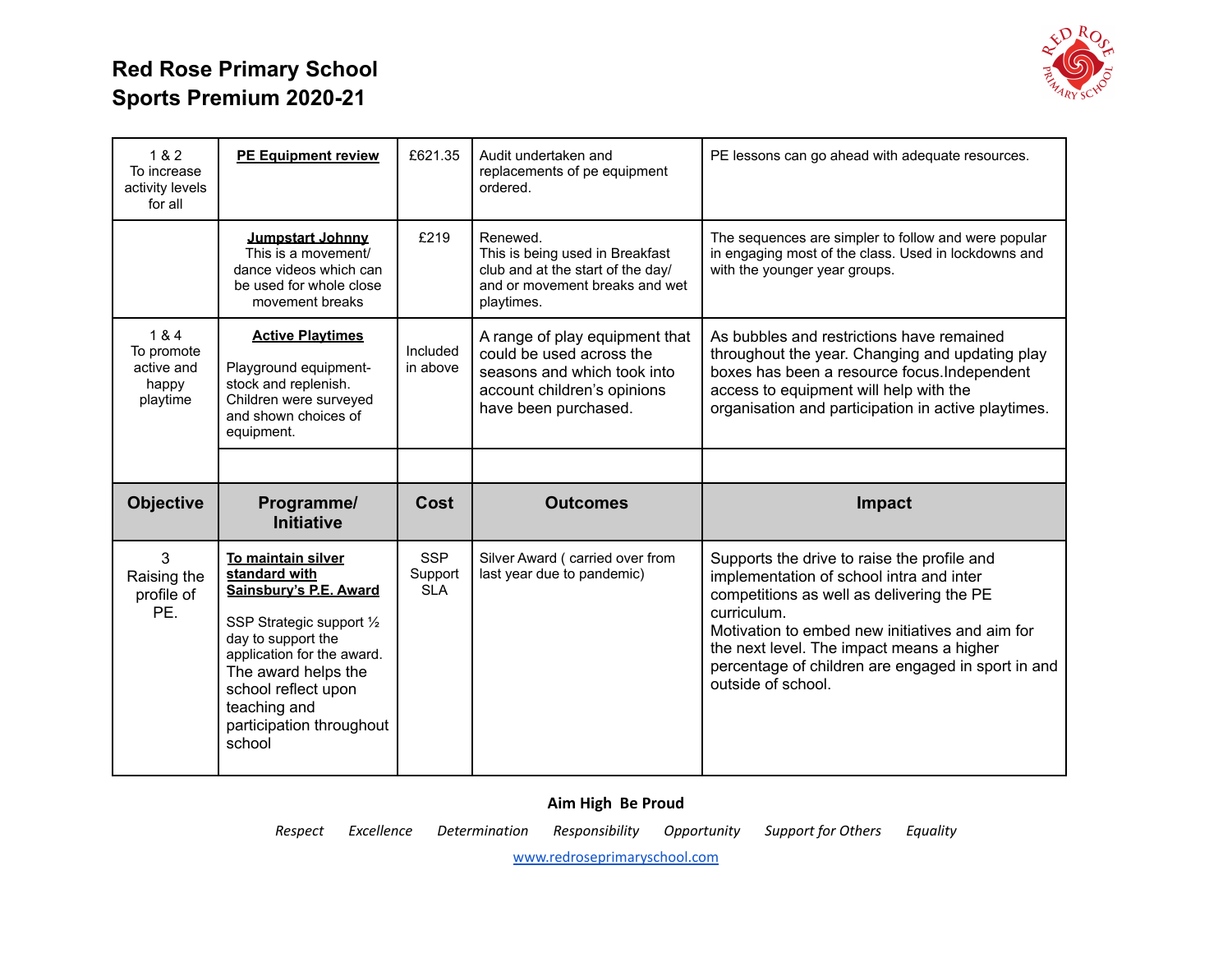

|                                          | Include sport<br>1.<br>reports in<br>newsletters<br>2 hours of<br>2 <sup>1</sup><br>timetabled sport<br>per week<br>Sports leaders<br>3.<br>4.<br>Pupil Voice<br>5.<br>Sport inclusion |                             |                                                                                                                                                                                                                                                                  |                |                                                                                                                                                                                                                                                                        |               |  |
|------------------------------------------|----------------------------------------------------------------------------------------------------------------------------------------------------------------------------------------|-----------------------------|------------------------------------------------------------------------------------------------------------------------------------------------------------------------------------------------------------------------------------------------------------------|----------------|------------------------------------------------------------------------------------------------------------------------------------------------------------------------------------------------------------------------------------------------------------------------|---------------|--|
|                                          | Sports Week/ Durham<br><b>Dash</b>                                                                                                                                                     | School<br><b>SSP</b>        | This year the whole school hosted<br>a sports week instead of a sports<br>day due to covid concerns. We<br>entered Y1-6 in the Virtual<br>Durham Dash. We had a themed<br>fun run for KS1 and Street Games<br>for KS2 alongside fun races within<br>our bubbles. |                | It encouraged all children to participate and be able to<br>compete against each other as well as other local<br>schools. Some of the children had opportunities to<br>record and marshall others. It was good fun too which is<br>important especially at the moment. |               |  |
|                                          | PA system                                                                                                                                                                              | £470                        | To play music outside for events,<br>outdoor dance lessons or active<br>playtimes.                                                                                                                                                                               | runs.          | Used as motivating music to add to the atmosphere of<br>the event. We plan to use it during big events and fun                                                                                                                                                         |               |  |
| 3 & 4<br>To support<br>teaching,         | <b>Coaching support</b><br>Coaches from the SSP                                                                                                                                        | <b>SSP</b>                  | Opportunities for children to be<br>coached by professional sports<br>coaches and for staff to see                                                                                                                                                               |                | <b>Coaching provided by SSP Coaches</b>                                                                                                                                                                                                                                |               |  |
| knowledge<br>and skills of               | provide CPD to staff<br>throughout the year                                                                                                                                            |                             | demonstration lessons.                                                                                                                                                                                                                                           | Year           | <b>Sport</b>                                                                                                                                                                                                                                                           | <b>Number</b> |  |
| all staff in<br>teaching PE<br>and sport | covering a range of<br>sports.                                                                                                                                                         |                             |                                                                                                                                                                                                                                                                  | Y3/4           | Invasion games-Rugby                                                                                                                                                                                                                                                   | 83            |  |
|                                          |                                                                                                                                                                                        |                             |                                                                                                                                                                                                                                                                  | Y <sub>6</sub> | <b>Athletics</b>                                                                                                                                                                                                                                                       | 38            |  |
|                                          |                                                                                                                                                                                        |                             |                                                                                                                                                                                                                                                                  |                |                                                                                                                                                                                                                                                                        |               |  |
|                                          | Teaching children fun<br>active games which they<br>can play in and out of                                                                                                             | £150<br><b>AE</b><br>Sports | Street games for KS2                                                                                                                                                                                                                                             |                | New games and skills learnt by class teachers who will<br>incorporate these in lessons over the year. Hopefully<br>this will lead to greater fitness levels as well as throwing                                                                                        |               |  |

#### **Aim High Be Proud**

*Respect Excellence Determination Responsibility Opportunity Support for Others Equality*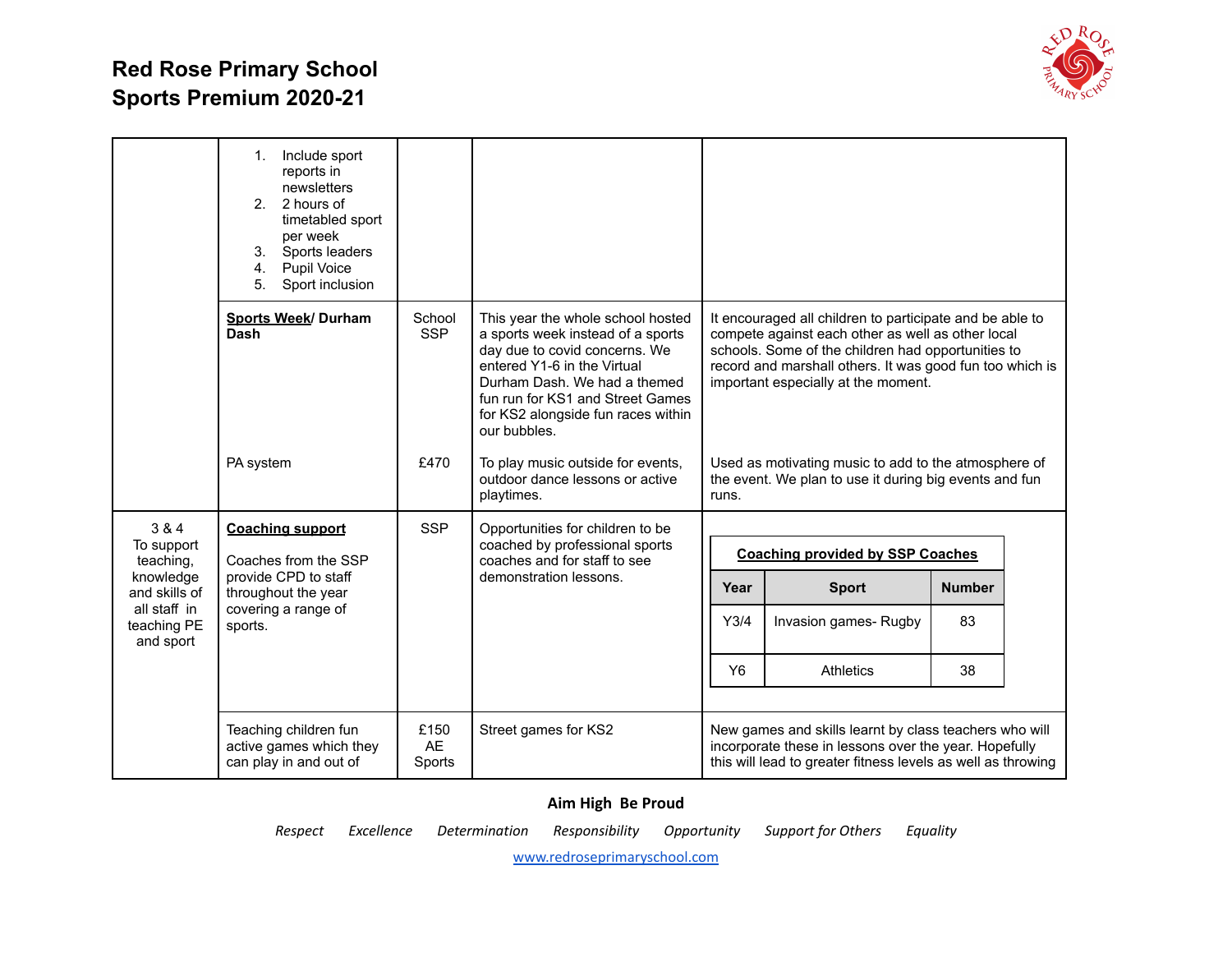

|                                                                                                                                                           | school.                                                                                                                                                                                                                                             | Coach                  |                                                                                                                                                                                                                                                                                                                                            | ability.                                                                                                                                                                                                                                                                                                                                                                                                                                                                                                                                                                             |
|-----------------------------------------------------------------------------------------------------------------------------------------------------------|-----------------------------------------------------------------------------------------------------------------------------------------------------------------------------------------------------------------------------------------------------|------------------------|--------------------------------------------------------------------------------------------------------------------------------------------------------------------------------------------------------------------------------------------------------------------------------------------------------------------------------------------|--------------------------------------------------------------------------------------------------------------------------------------------------------------------------------------------------------------------------------------------------------------------------------------------------------------------------------------------------------------------------------------------------------------------------------------------------------------------------------------------------------------------------------------------------------------------------------------|
|                                                                                                                                                           | To encourage fitness and<br>thinking skills through<br>orienteering.                                                                                                                                                                                | £130<br>B-Outdo<br>ors | A Christmas themed orienteering<br>event for Year 5.                                                                                                                                                                                                                                                                                       | This was very popular and introduced games as well as<br>orienteering skills. Part of our plan to support the older<br>children with active play after the lockdown periods.                                                                                                                                                                                                                                                                                                                                                                                                         |
|                                                                                                                                                           | <b>CPD</b><br>Attend SSP meetings to<br>support PE leader in their<br>role developing PE and<br>sports within school.<br>Supply cover.                                                                                                              | <b>SSP</b>             |                                                                                                                                                                                                                                                                                                                                            | Support with content and delivery of lessons as well as<br>adaptations needed for covid restrictions and safety.<br>Virtual lessons, videos and active timetables to help<br>with home learning during lockdowns.<br>Competitions and opportunities for taster days for the<br>children.<br>Various areas-curriculum, national strategies, physical<br>activity expectations, new initiatives introduced to<br>school.<br>Direct impact in increased confidence in keeping<br>children active during lockdown and promoting events<br>we can take part in as a school and virtually. |
|                                                                                                                                                           |                                                                                                                                                                                                                                                     |                        |                                                                                                                                                                                                                                                                                                                                            |                                                                                                                                                                                                                                                                                                                                                                                                                                                                                                                                                                                      |
| <b>Objective</b>                                                                                                                                          | Programme/<br><b>Initiative</b>                                                                                                                                                                                                                     | Cost                   | <b>Outcomes</b>                                                                                                                                                                                                                                                                                                                            | <b>Impact</b>                                                                                                                                                                                                                                                                                                                                                                                                                                                                                                                                                                        |
| 5<br>To increase<br>the<br>participation<br>in competitive<br>sport<br>To provide a<br>broader<br>experience of<br>a range of<br>sports and<br>activities | <b>Competitions</b><br>As part of the SSP we<br>have access to a fully<br>organised annual<br>programme of<br>competitions,<br>tournaments and festivals<br>in addition to the National<br><b>School Games</b><br>(competing within the<br>County). | <b>SSP</b>             | Opportunities for pupils to<br>participate in competition against<br>other schools. This hasn't been<br>possible but we have taken part in<br>virtual Winter Games and Durham<br>Dash.<br>To raise awareness of different<br>sports and achievements and<br>thereby foster an atmosphere of<br>aspiration amongst the younger<br>children. | See Table 1.1 & 1.2<br>below                                                                                                                                                                                                                                                                                                                                                                                                                                                                                                                                                         |

#### **Aim High Be Proud**

*Respect Excellence Determination Responsibility Opportunity Support for Others Equality*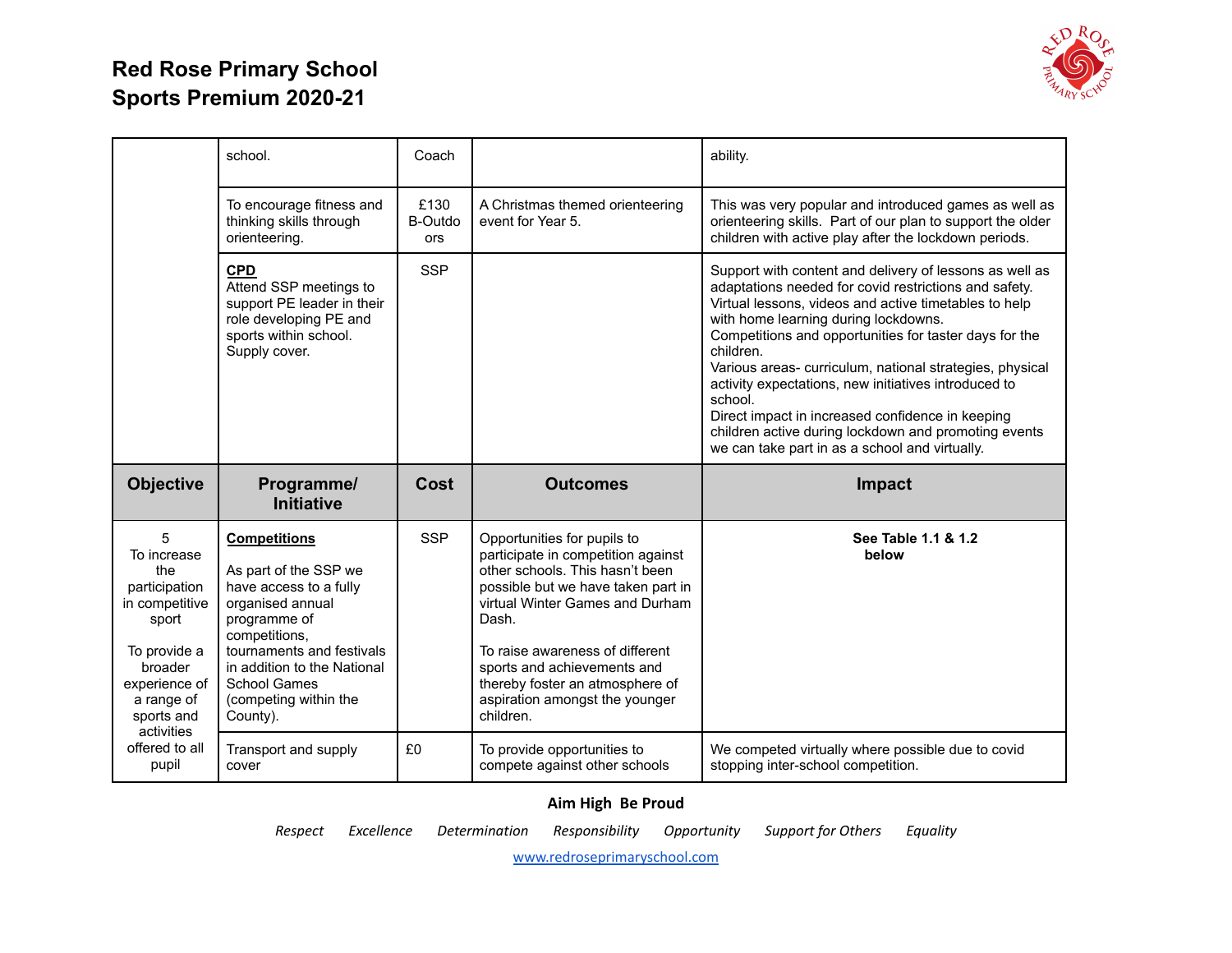

|                                                                                                                   |                    | and areas.                                                                                   |             |
|-------------------------------------------------------------------------------------------------------------------|--------------------|----------------------------------------------------------------------------------------------|-------------|
| Affiliation to Chester le<br><b>Street Primary Schools'</b><br>Football, rugby, netball<br>and athletics leagues. | £0 due<br>to Covid | Children have the opportunities to<br>compete against other schools in<br>a range of sports. | See Table 2 |
|                                                                                                                   |                    |                                                                                              |             |

| Table 1. Festivals brought to school |                                                 |  |  |  |  |
|--------------------------------------|-------------------------------------------------|--|--|--|--|
| <b>Year Group Attending</b>          | Festival                                        |  |  |  |  |
| Y1                                   | Summer Beach Fun Run                            |  |  |  |  |
| Y2                                   | Summer Beach Fun Run                            |  |  |  |  |
| Y <sub>3</sub>                       | Archery<br>Winter Fun Run                       |  |  |  |  |
| Y4                                   | Quidditch<br>Winter Fun Run                     |  |  |  |  |
| Y5                                   | Winter Fun Run<br><b>Christmas Orienteering</b> |  |  |  |  |
| Y <sub>6</sub>                       | New Age Kurling<br>Winter Fun Run               |  |  |  |  |

**Table 1.1 Competitions Entered with SSP (up to March 2020)**

#### **Aim High Be Proud**

*Respect Excellence Determination Responsibility Opportunity Support for Others Equality*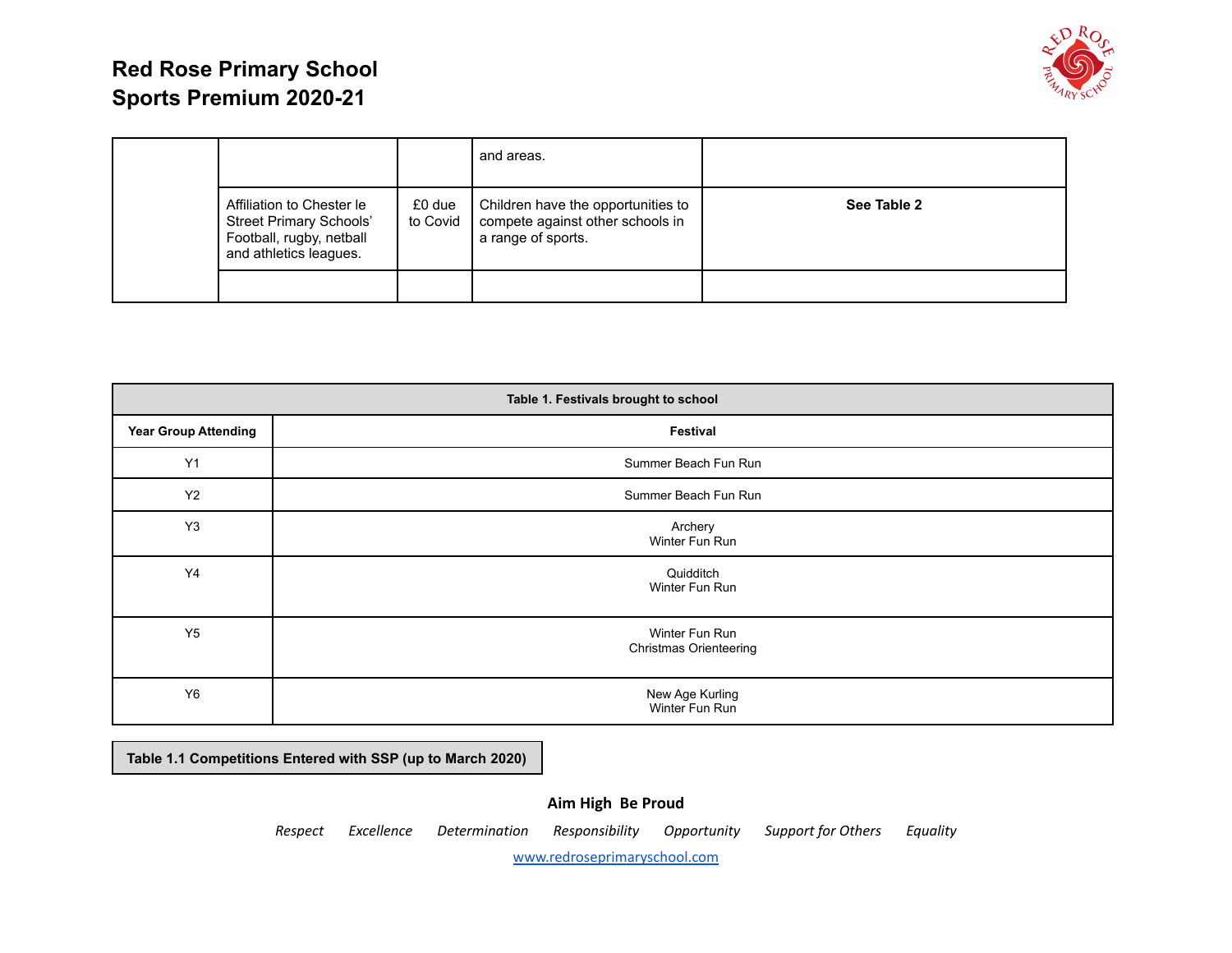

| Year         | <b>Sport</b>                             | No. |
|--------------|------------------------------------------|-----|
| Y3,4,5,6     | Virtual Indoor Athletics                 | 40  |
| Y3,4,58<br>6 | Virtual Dance (part of the Winter Games) |     |
| Y5/6         | Durham Dash                              | 240 |

| Table 2. Competitions Entered in Local Leagues |              |    |                                        |  |  |  |
|------------------------------------------------|--------------|----|----------------------------------------|--|--|--|
| No.<br>Year<br><b>Results</b><br>Sport         |              |    |                                        |  |  |  |
| Y5                                             | Football cup | 10 | Played. Not through to the next round. |  |  |  |

| <b>Objective</b>                                 | Programme/<br><b>Initiative</b>                                                                                                                                         | Cost | <b>Outcomes</b>                                                                                                                                 | <b>Impact</b>                                                                                                                                                                                           |  |
|--------------------------------------------------|-------------------------------------------------------------------------------------------------------------------------------------------------------------------------|------|-------------------------------------------------------------------------------------------------------------------------------------------------|---------------------------------------------------------------------------------------------------------------------------------------------------------------------------------------------------------|--|
| 1, 2<br>Promoting<br>health and<br>participation | Fun fitness at lunch<br>times<br>Targeted children were<br>invited to a weekly club<br>where various sports and<br>activities were sampled.                             | £760 | Opportunity to encourage<br>participation in sport and lead to a<br>healthy lifestyle.<br>This has been restricted to only 1<br>bubble support. | All the children enjoyed the club, especially the small<br>numbers. An outside sports provider taught street<br>games. Smaller numbers have benefitted for longer due<br>to mixing bubble restrictions. |  |
|                                                  | <b>SSP</b><br><b>Gifted and Talented Y5</b><br><u>&amp; Y6</u><br>To encourage children<br>who show ability and<br>talent over a range of<br>sports to develop further. |      | The programme couldn't take<br>place face to face so our<br>nominated Y6 children were<br>invited to take part in a virtual<br>event.           | One of our Y6s scored the highest out of all the<br>participants.                                                                                                                                       |  |

# **Aim High Be Proud** *Respect Excellence Determination Responsibility Opportunity Support for Others Equality*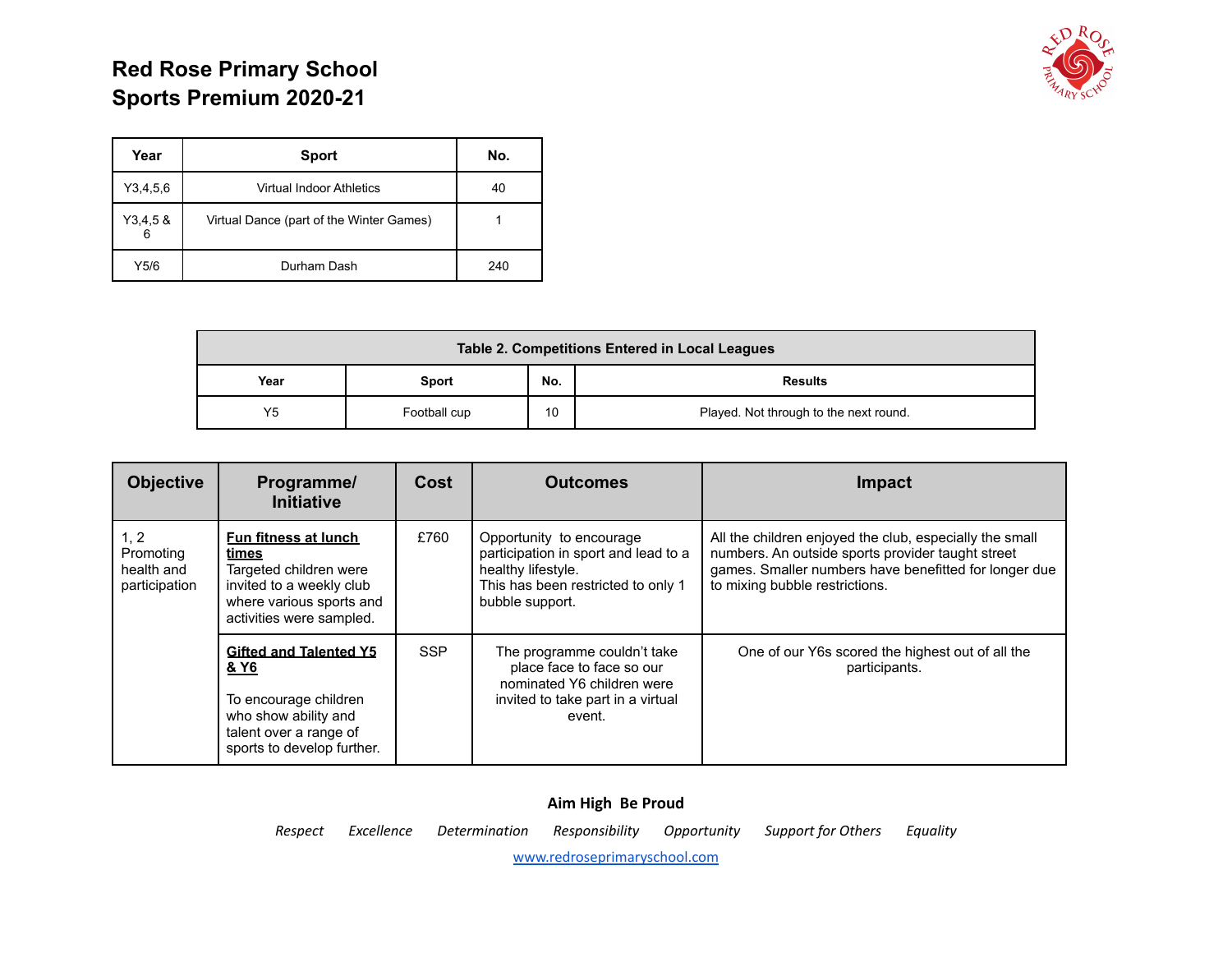

|                                                                                                   | <b>After school Clubs</b><br>Providing various sports                                                | <b>SSP</b><br>&                                                      | Children are encouraged to try<br>different sports and increase their                                  |  |                |               | Clubs offered-reduced numbers due to Covid bubble<br>restrictions.                                                                                                                                                                                                                                                                                                                         |  |
|---------------------------------------------------------------------------------------------------|------------------------------------------------------------------------------------------------------|----------------------------------------------------------------------|--------------------------------------------------------------------------------------------------------|--|----------------|---------------|--------------------------------------------------------------------------------------------------------------------------------------------------------------------------------------------------------------------------------------------------------------------------------------------------------------------------------------------------------------------------------------------|--|
|                                                                                                   | to increase the levels of<br>participation across<br>school. After surveying                         | School<br>Staff                                                      | participation.                                                                                         |  | Year           | No. of<br>Ch. | Clubs available                                                                                                                                                                                                                                                                                                                                                                            |  |
|                                                                                                   | children we decided on a<br>theme of games and                                                       |                                                                      |                                                                                                        |  | 1              |               | Multi-Sports                                                                                                                                                                                                                                                                                                                                                                               |  |
|                                                                                                   | multi-sports for the year<br>rather than sports                                                      |                                                                      |                                                                                                        |  | $\overline{2}$ |               | Multi-Sports                                                                                                                                                                                                                                                                                                                                                                               |  |
|                                                                                                   | specific.                                                                                            |                                                                      |                                                                                                        |  | 3              | 12            | Multi-Sports (private<br>provider)                                                                                                                                                                                                                                                                                                                                                         |  |
|                                                                                                   |                                                                                                      |                                                                      |                                                                                                        |  | 4              |               | Commando Joes                                                                                                                                                                                                                                                                                                                                                                              |  |
|                                                                                                   |                                                                                                      |                                                                      |                                                                                                        |  | 5              |               | Multi sports                                                                                                                                                                                                                                                                                                                                                                               |  |
|                                                                                                   |                                                                                                      |                                                                      |                                                                                                        |  | 6              |               | Athletics/ multi sports                                                                                                                                                                                                                                                                                                                                                                    |  |
|                                                                                                   | <b>Swimming</b><br>All children will be able to<br>swim 25m confidently by<br>Y <sub>6</sub>         | £4,006.<br>Lesson<br>and<br>transport<br>(TBC<br>due to<br>closures) | Extra lessons across all Year<br>groups and targeting non/ weaker<br>swimmers.                         |  | self rescue.   |               | The aim is to revisit and build on their skills as they get<br>bigger and stronger and focus time given to those that<br>need it most. The provision has been disrupted by covid<br>and only became available again in June.<br>This year at 92% have met the expectations of<br>swimming 25m on their front and back. 76% can swim<br>using a range of strokes and 61% can perform a safe |  |
| 2, 586<br>To make links<br>and develop<br>partnerships<br>to local sport<br>clubs and<br>coaches. | <b>Links with Outside</b><br><b>Clubs</b><br>Rugby clubs<br>$\bullet$<br>Athletic clubs<br>$\bullet$ | <b>SSP</b>                                                           | To follow up children's<br>experiences of sports within<br>school and signpost them to local<br>clubs. |  |                |               |                                                                                                                                                                                                                                                                                                                                                                                            |  |

#### **Aim High Be Proud**

*Respect Excellence Determination Responsibility Opportunity Support for Others Equality*